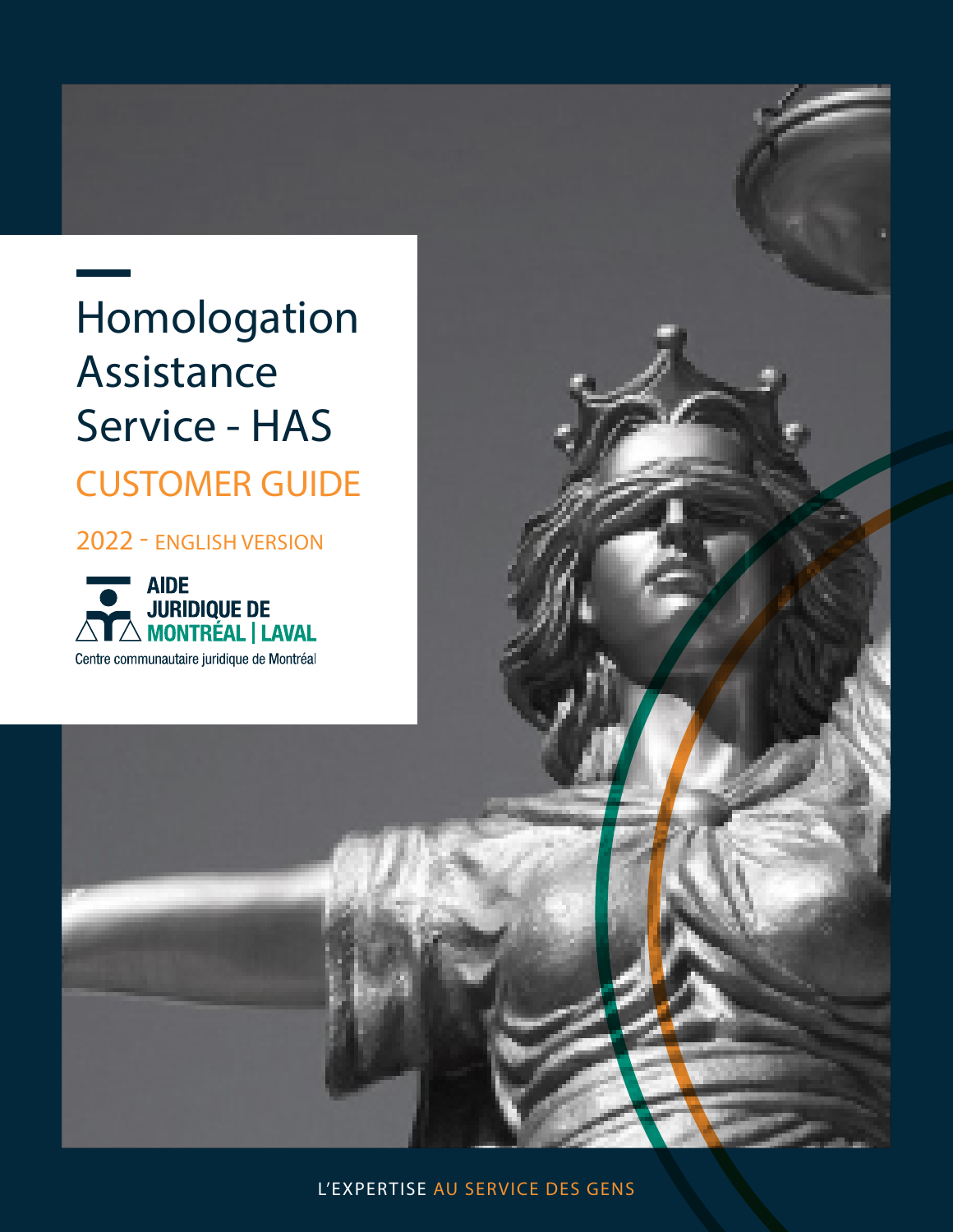# 1 - WHAT IS THE HAS?

The HAS is a legal service available within Legal aid which allows parents to request the mutually agreed-upon modification of a preexisting judgment concerning family matters (i.e., child custody, child access rights, child support, or child support and alimony).

This service, available to all parents regardless of income, is available at a low fee, rendered within a short delay and without having to go to court, therefore allowing better access to justice.

This service has been available since October 10, 2013, and is offered at Legal aid offices across Quebec.

# 2 - WHO CAN BENEFIT FROM THE HAS?

To benefit from the HAS, candidates must meet the following criteria

You hold a Superior Court judgment (Family Division) of which you are the concerned parties. This judgment, rendered by a judge or special clerk, must pertain to custody of children who are minors, access rights, child support, or child support combined with alimony paid to a spouse or former spouse.

### PLEASE NOTE

If the judgment pertains to the payment of alimony, in the absence of payment of child support, you cannot benefit from this service.

You and your spouse agree to the modifications to be made to the existing judgment.

Your agreement conforms to laws and regulations, particularly with respect to the Child Support Guidelines. An agreement that does not adhere to laws and regulations may be refused in court.

# PLEASE NOTE

Only parents who agree on the modifications to be made to the judgment may benefit from the HAS. In the event of a disagreement, the process of the service cannot be completed.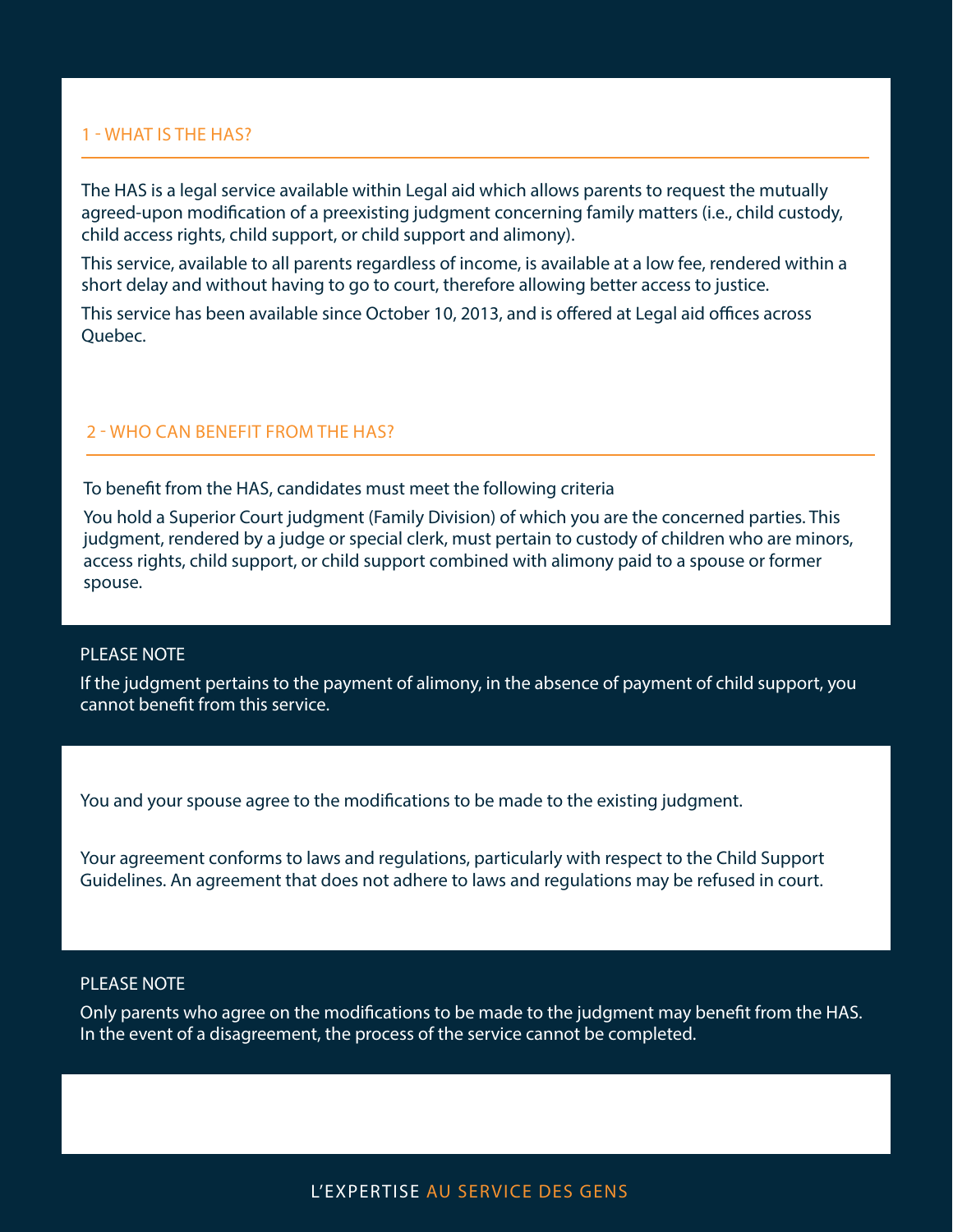# The parties hold a judgment rendered by a judge at the Superior Court.

On November 19, 2010, following a hearing, a judge determines that the parties, who were common-law partners, would share custody of their 7 year-old child. The mother would have to pay child support to the father since her income was \$75,000 and the father's was \$55,000. In October 2013, the child who was now 10 years old, requested that his father have exclusive custody of him, and that the mother's access rights be determined amicably between his parents. The parties accepted to come to an agreement to this effect.

# The parties hold a judgment from a special clerk who homologated their agreement.

On May 14, 2012, the parties, who were common-law partners, asked the special clerk at the Civil Practice Division of the Superior Court to homologate the agreement that was reached between them during mediation sessions. The consent stated that custody of their two children, ages 4 and 6, would be granted to the mother, and the father, who was unemployed and without income, would not have to pay child support. In September 2013, the father found a job that paid him a gross annual salary of \$40,000, and the mother decided to return to school to pursue her studies. The parties agreed to exercise joint custody and the father would pay child support in accordance with the model established by the Regulation Respecting the Determination of Child Support Payments.

## The parties are divorced.

On November 19, 2010, the parties, who had been married for six years, obtained a divorce judgment in which custody of their two children, ages 15 and 17, was granted to the mother, and extended access rights were granted to the father. Child support payments were in accordance with the model established by the Regulation Respecting the Determination of Child Support Payments. In November 2013, one of the children, who had reached the age of majority since the original judgment, was no longer a dependent since he worked full-time and lived in an apartment with his girlfriend. The parties agreed to modify the child support and establish support payments only for the second child, who had also reached the age of majority, but was still a full-time student.

#### PLEASE NOTE

When an agreement implicates the cancellation of support payments for a child who is over the age of majority and financially independent, said child must also sign the agreement as a former recipient of support.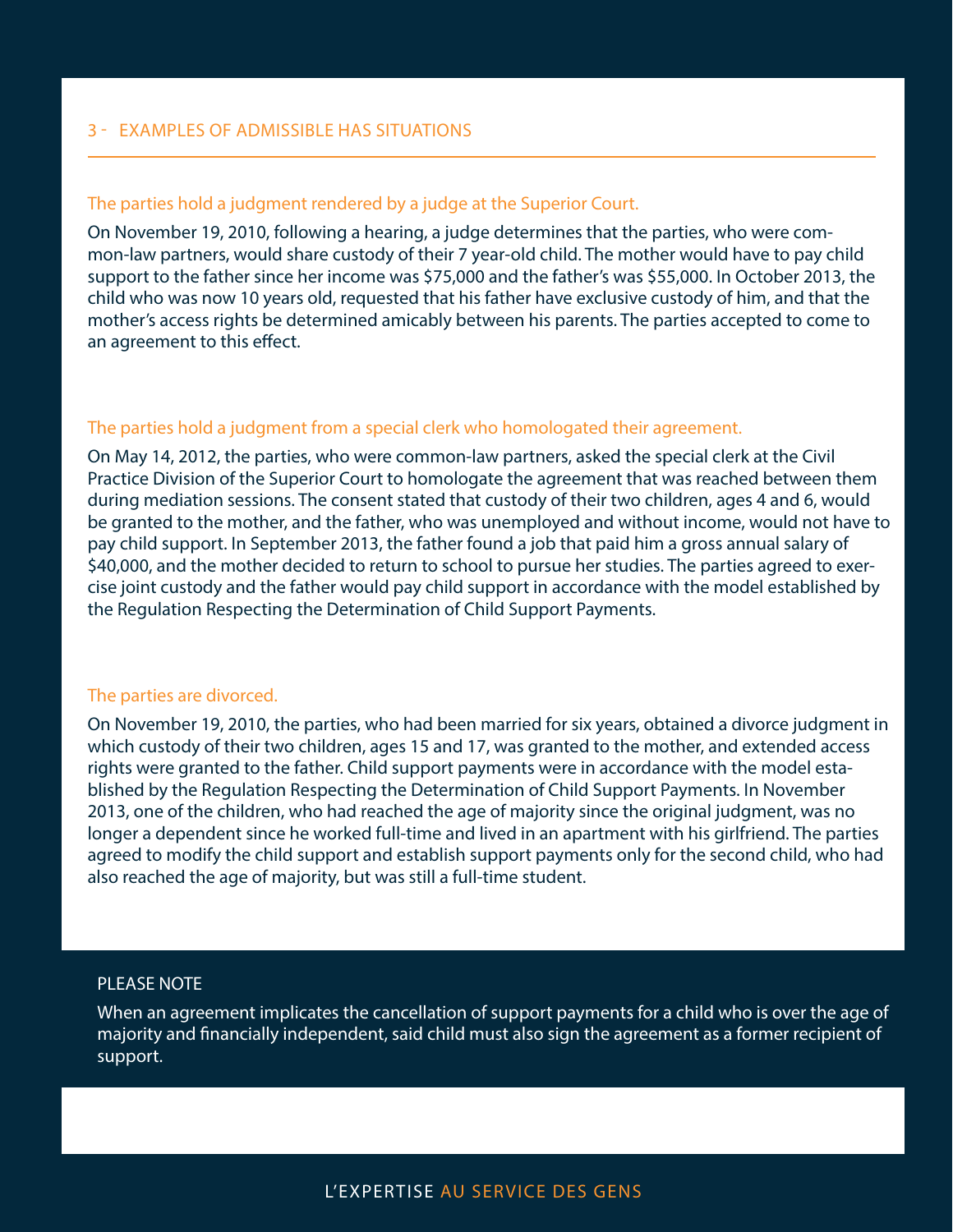The parties are divorced.

On November 20, 2001, the parties obtain a divorce judgment in which it is ordered that the wife pay monthly alimony of \$625 to the husband and monthly child support payments of \$500 for their minor child.

On November 20, 2013, both parties agree to modify the child support payments for their minor child and to cancel the alimony payments since the ex-husband is now financially independent.

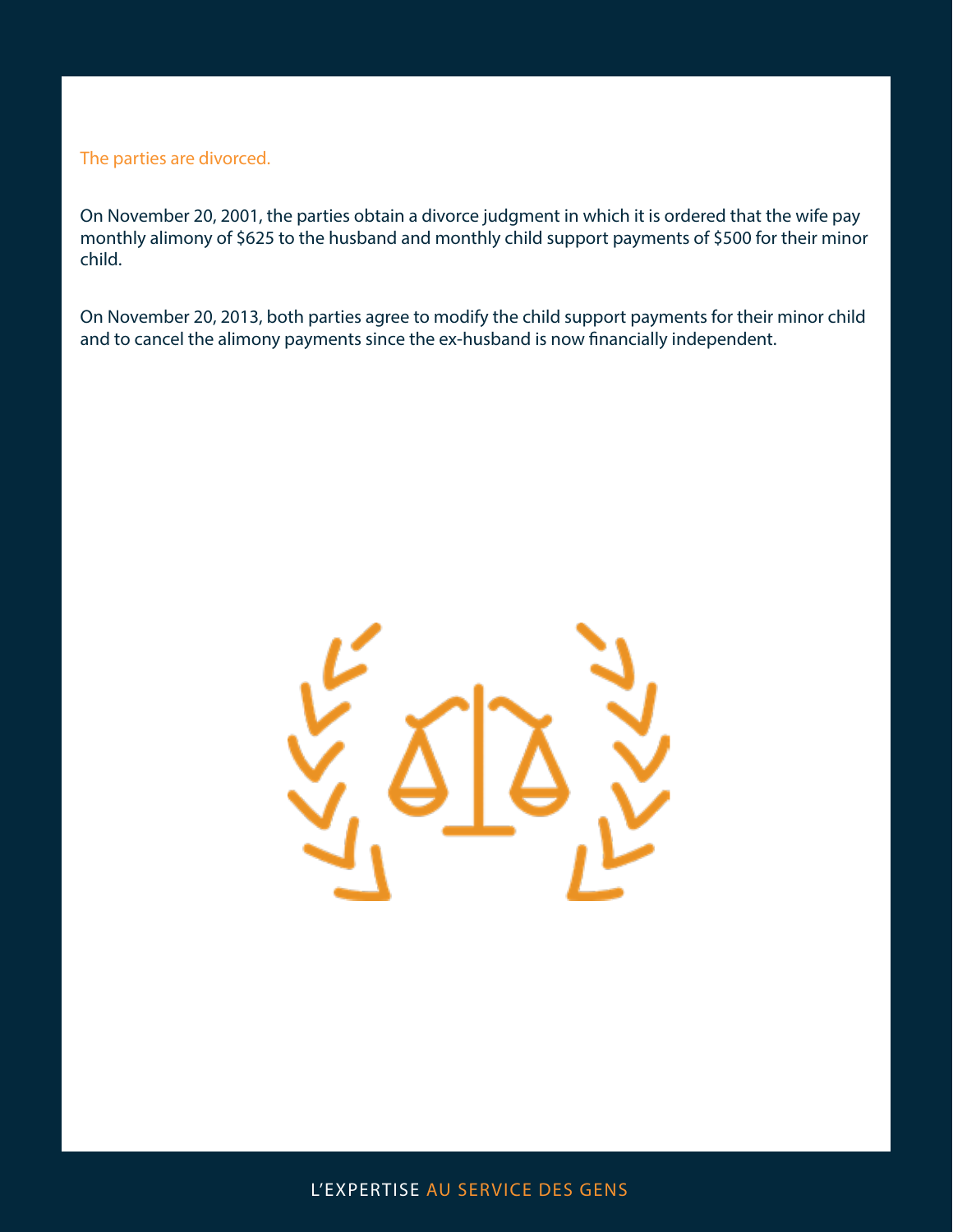# 4 - HOW DO I ACCESS THE HAS OFFERED BY LEGAL AID?

You must make an appointment at the Legal aid office that serves your place of residence in your local region and sector.

Before making an appointment, it is recommended to complete the necessary information form (Form H – Application for assistance in homologation of an agreement) to have the eligibility of the case verified. This form is available online via the website of the [Commission des services juridiques](https://www.csj.qc.ca/commission-des-services-juridiques/aide-juridique/homologation-formulaire-h/en)  [\(CSJ\) under the tab Legal labeled « Homologation / Documents»,](https://www.csj.qc.ca/commission-des-services-juridiques/aide-juridique/homologation-formulaire-h/en) o[r in person at legal aid office.](https://www.aidejuridiquedemontreal.ca/en/find-a-service-point/)

# 5 - WHAT DOCUMENTS ARE REQUIRED?

- A copy of the judgment you wish to modify.
- The joint child support determination form (Schedule 1) which was used to calculate support payments.
- Parties who wish to verify their financial eligibility for legal aid must provide proof of employment, income, liquid funds and assets.

• The duly completed Form H – Application for assistance in homologation of an agreement. This form is available online via the website of the [Commission des services juridiques \(CSJ\) under the tab](https://www.csj.qc.ca/commission-des-services-juridiques/aide-juridique/homologation-formulaire-h/en)  [Legal labeled « Homologation / Documents»](https://www.csj.qc.ca/commission-des-services-juridiques/aide-juridique/homologation-formulaire-h/en), or [in person at legal aid office.](https://www.aidejuridiquedemontreal.ca/en/find-a-service-point/)

#### PLEASE NOTE

In order to expedite the application process, make sure to have all necessary documents in hand during your appointment with the legal aid lawyer.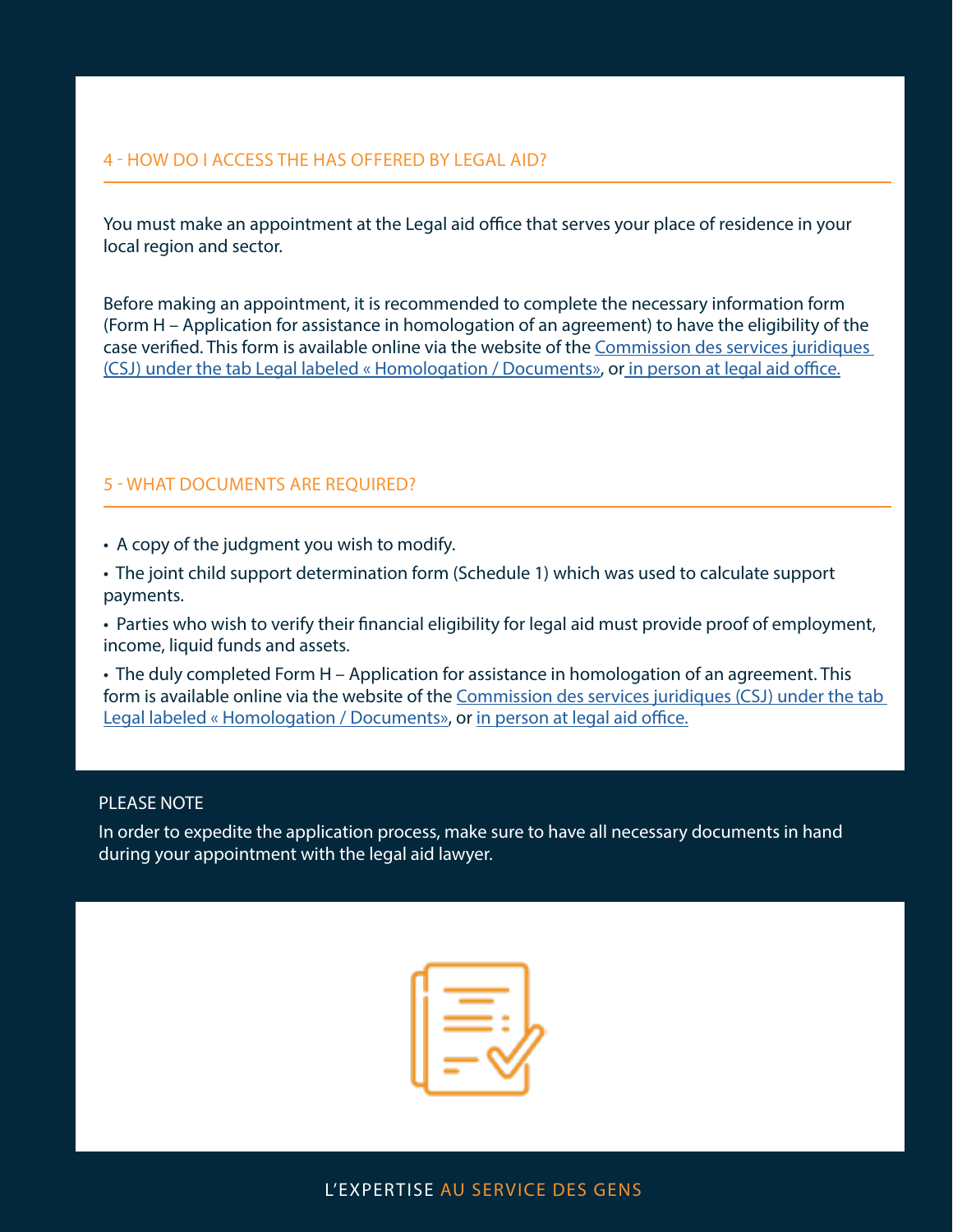#### 6 - HOW DOES THE HAS WORK?

The HAS can be ensured by a permanent legal aid lawyer.

During your appointment at the Legal aid office, you will complete a Legal aid request form, and a Legal aid lawyer will determine the eligibility of your file to HAS. To this effect, you must have all necessary proof/documents in hand at the time of your appointment.

The lawyer responsible for your file will ensure that the clauses of your modified agreement respect laws and regulations, particularly with respect to the Child Support Guidelines. Should the legal requirements not be met, the lawyer will warn you if it is unlikely that your agreement will be homologated in court within the HAS framework.

Once it has been ascertained that the agreement fulfills court standards, particularly with respect to the Child Support Guidelines, the lawyer responsible for your file will draft your agreement and attach it to the joint application for homologation along with the other required documents.

Documents will be sent to the Registry of the Court and remitted to the special clerk who will homologate the agreement. Once homologated, the agreement becomes the new judgment in effect for all concerned parties.

The Court Registry will send a copy of the judgment to the lawyer responsible for the file, who will then forward it along to concerned parties. In addition, the new judgment will be sent by the Registry to the Department of Child Support within Revenu Quebec, who is responsible for the collection of child support when the parties do not opt for the exemption provided for in regulation.

# PLEASE NOTE

If one of the two parties receives last-resort financial assistance (welfare), a notice must be sent to the Ministère de l'emploi et de la solidarité sociale a minimum of ten (10) days prior to sending the documents to the Registry of the Court. The lawyer responsible for the file will be the one to forward the agreement to the Ministère. The Ministère representative may be opposed to the homologation if, for instance, the agreement involves a cancellation of arrears that are owed to the Minister.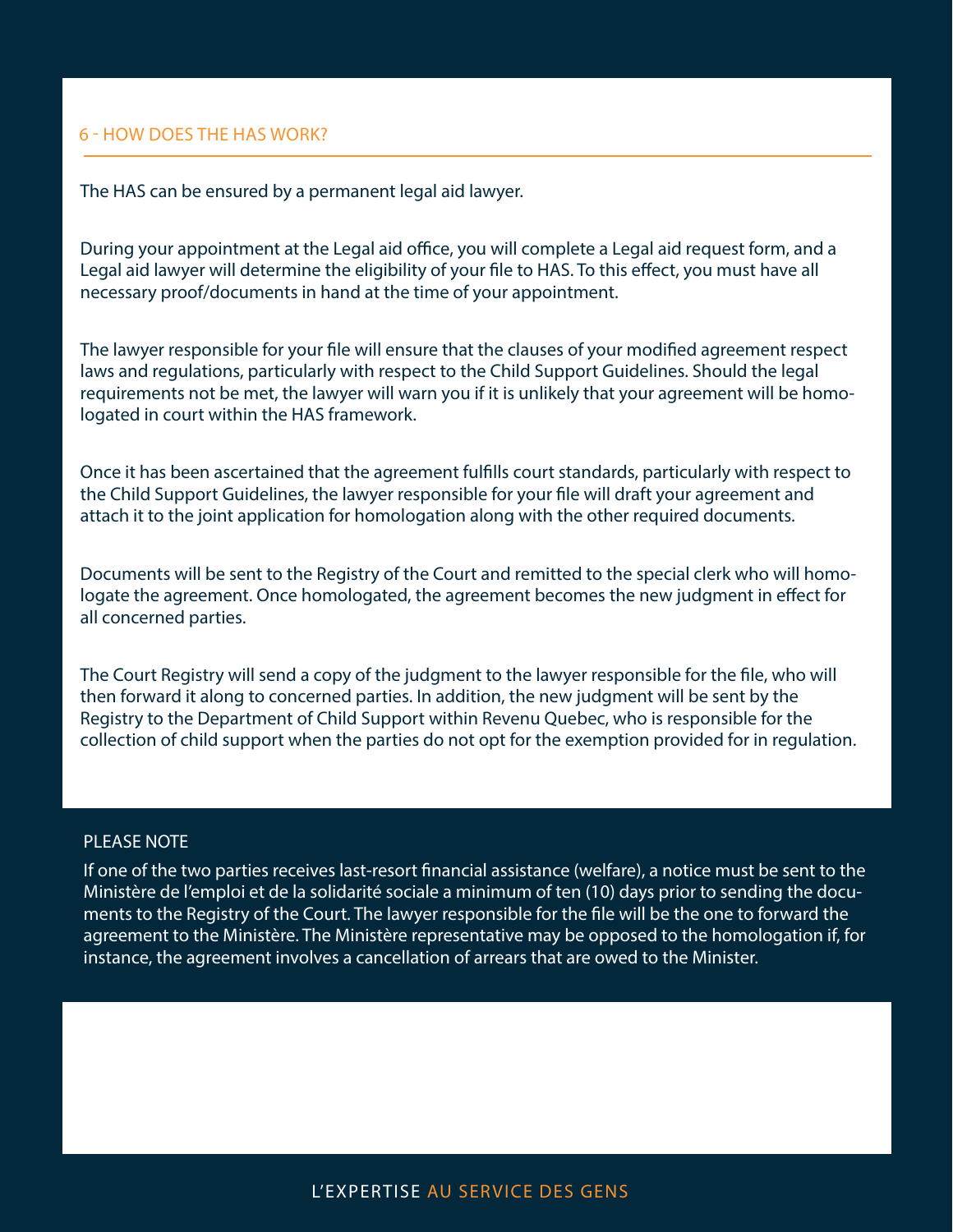The parties agree to stray from the model established by the Regulation Respecting the Determination of Child Support Payments.

### EXAMPLE 1

The parties agree that the paying parent who has an annual income of \$35,000 will not pay child support for the two minor children since the receiving parent has an annual income of \$40,000 and receives Canada Child Tax Benefits as well as Quebec Child Assistance benefits. Based on the model established by the Regulation Respecting the Determination of Child Support Payments, the parent that assumes custody of the children must receive child support.

### EXAMPLE 2

The parties wish to change the exclusive custody rights of the mother to joint custody instead, alternating every week. The mother's annual income is \$25,000, while the father's is \$50,000. The parties agree that no child support will be paid to the mother by the father since they are exercising joint custody. According to the model established by the Regulation Respecting the Determination of Child Support Payments, the father should pay child support to the mother.

# PLEASE NOTE

In order to establish a support payment that differs from the amount listed on the model established by the Regulation Respecting the Determination of Child Support Payments, serious reasons must be provided in order for the Court (special clerk) to accept. The Law offers the possibility to stray from the model if the paying parent (debtor) has other dependent children. This parent must prove that the support payment listed on the model will cause him/her financial difficulty.

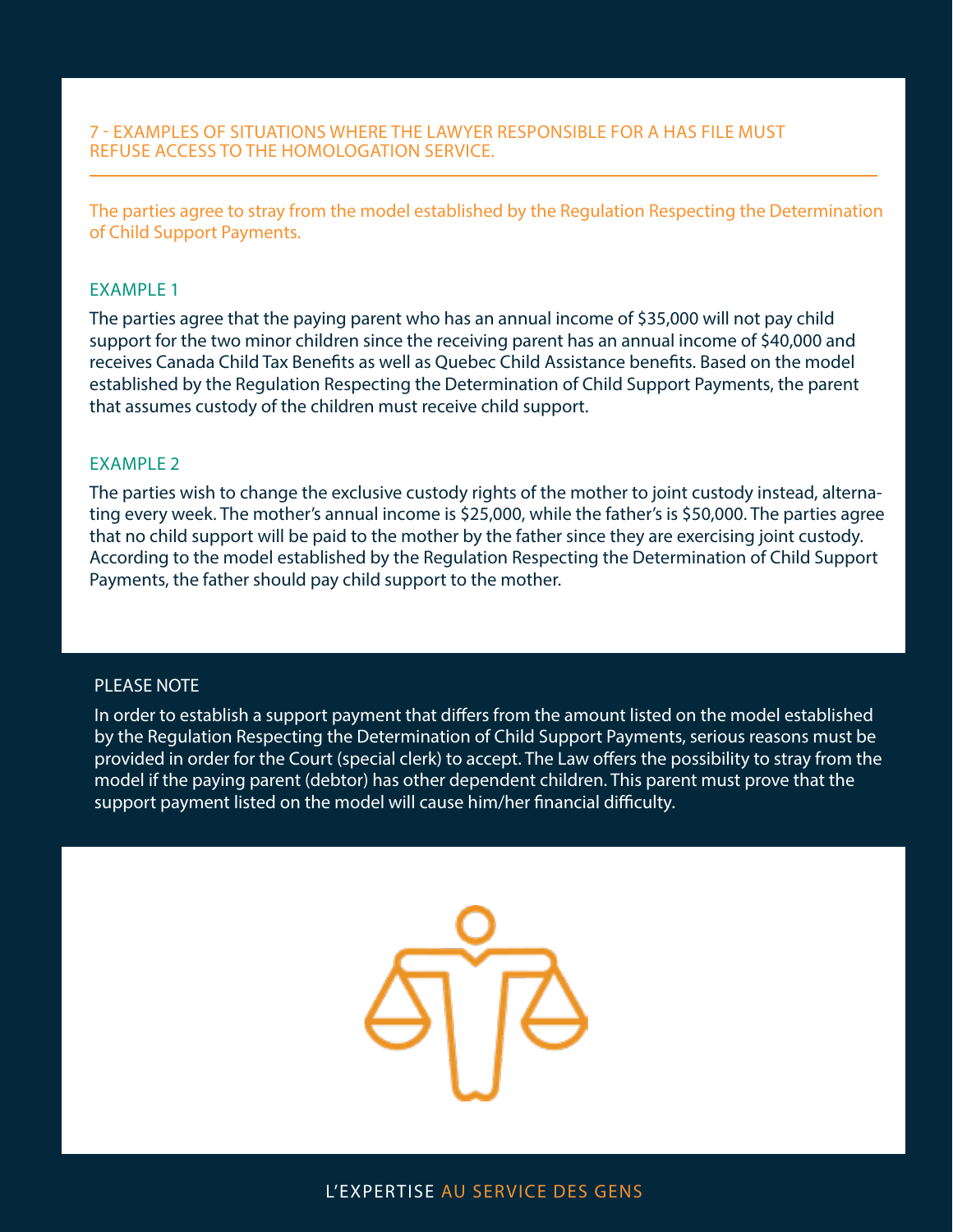## 8 - WHAT ARE THE COSTS FOR THE HAS?

The service costs \$633, comprised of \$470 for judicial fees and \$163 for legal costs. Judicial fees are imposed by the Minister of Justice and are indexed on January 1st of every year, as of January 1, 2022.

Both parties must equally cover the cost, be it \$316.50 each.

The individual who is entitled to Legal aid does not have to cover any part of the cost. The individual who is entitled to Legal aid with contribution will pay the amount of his/her contribution if this is less than \$316.50 or the full rate of \$316.50 if the contribution is greater than this amount.

# 9 - WHAT HAPPENS IF THE PARTIES NO LONGER AGREE?

If there is discordance, the HAS is no longer available to you. You must return to court and file a new motion to obtain a modification to the existing judgment.

# PLEASE NOTE

If there is a dispute, the lawyer who consulted with you and your former spouse for the HAS cannot represent either party in the future since the lawyer would find himself/herself in a conflict of interest.

# 10 - IS THERE ANY OTHER ADMINISTRATIVE SERVICE AVAILABLE FOR THE MODIFICATION OF CHILD SUPPORT?

The SARPA (Service administratif de rajustement des pensions alimentaires pour enfants) is Quebec's child support recalculation service. It allows the modification of child support for minor children only, and thus, even if there is no agreement reached between both parents. Access to this service has been available since April 1, 2014.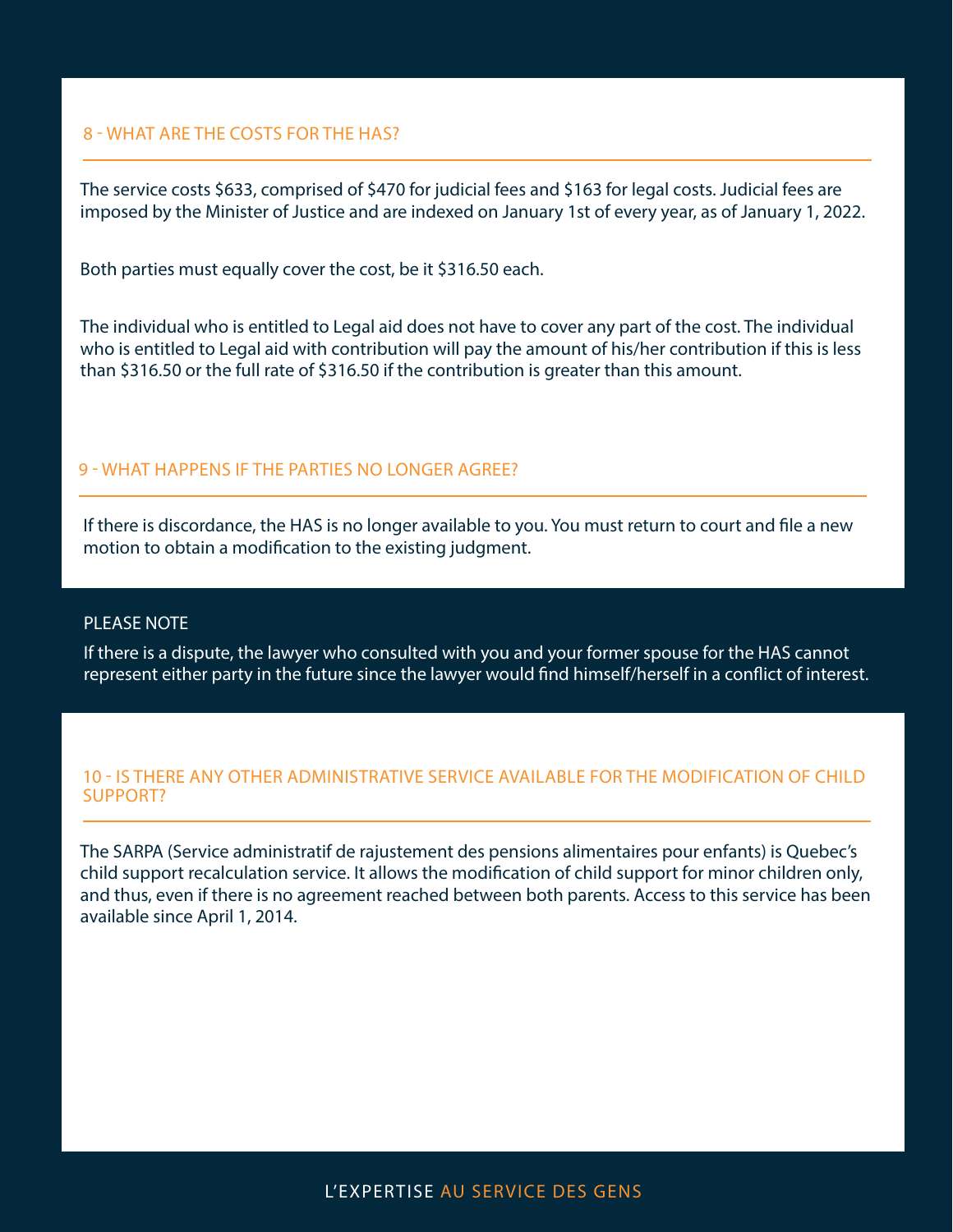# AVAILABLE RESOURCES

[Legal Services Commission](https://www.csj.qc.ca/commission-des-services-juridiques/aide-juridique/Homologation/en) [Aide juridique de Montréal | Laval](https://www.aidejuridiquedemontreal.ca/en/) [Quebec Bar](https://www.barreau.qc.ca/en/)



Written by Me Nataly Gauvin, lawyer in BAJ Montréal-Nord and Me Brigitte Lavoie, director of BAJ Sud-Ouest.